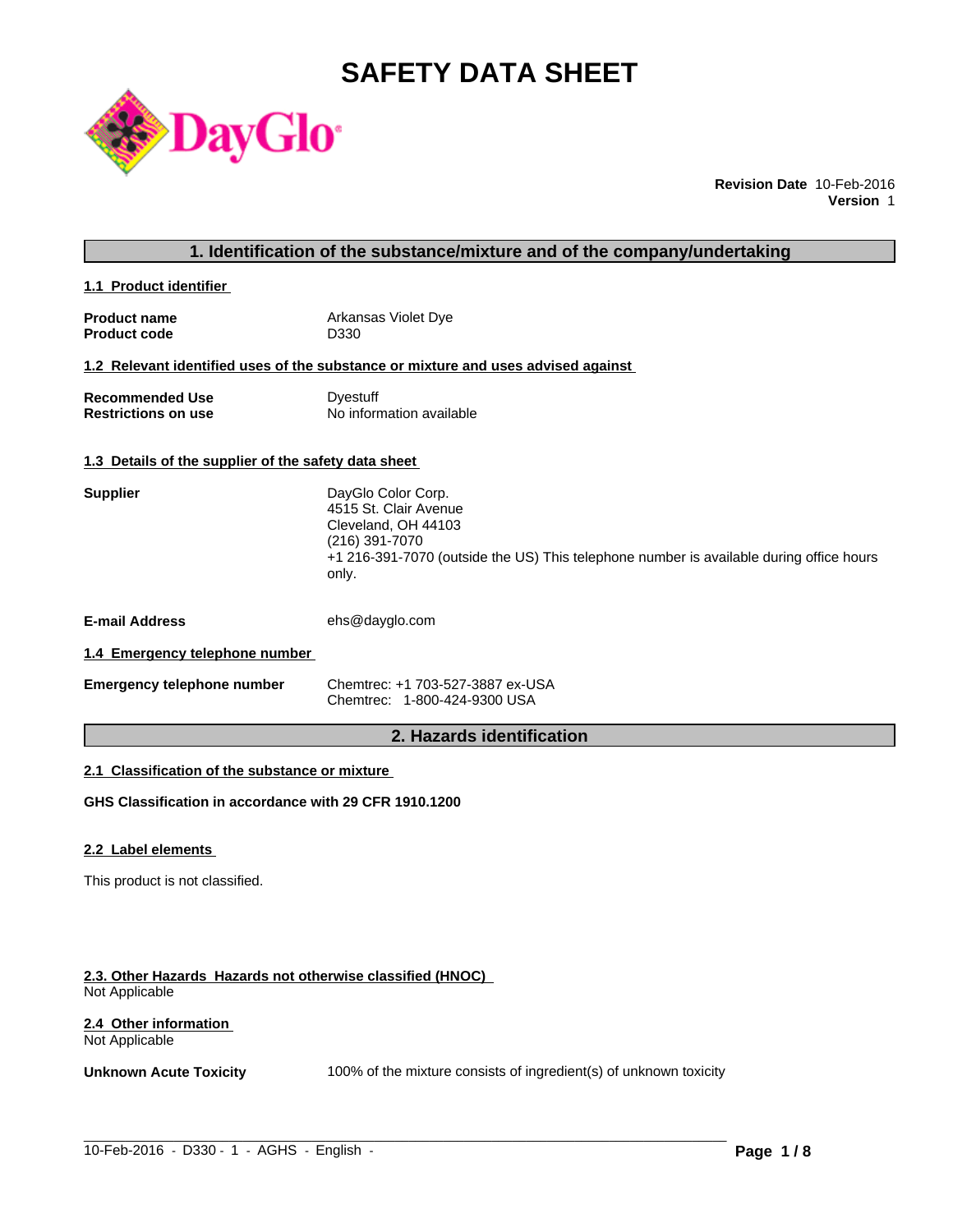### **3. Composition/Information on Ingredients**

 $\overline{\phantom{a}}$  ,  $\overline{\phantom{a}}$  ,  $\overline{\phantom{a}}$  ,  $\overline{\phantom{a}}$  ,  $\overline{\phantom{a}}$  ,  $\overline{\phantom{a}}$  ,  $\overline{\phantom{a}}$  ,  $\overline{\phantom{a}}$  ,  $\overline{\phantom{a}}$  ,  $\overline{\phantom{a}}$  ,  $\overline{\phantom{a}}$  ,  $\overline{\phantom{a}}$  ,  $\overline{\phantom{a}}$  ,  $\overline{\phantom{a}}$  ,  $\overline{\phantom{a}}$  ,  $\overline{\phantom{a}}$ 

### **Substance**

### **Mixture**

This material is not considered hazardous by the OSHA Hazard Communication Standard (29 CFR 1910.1200).

The exact percentage (concentration) of composition has been withheld as a trade secret.

|                                                                                                                  | 4. First aid measures                                                                                                                                                                                                   |
|------------------------------------------------------------------------------------------------------------------|-------------------------------------------------------------------------------------------------------------------------------------------------------------------------------------------------------------------------|
| 4.1 Description of first-aid measures                                                                            |                                                                                                                                                                                                                         |
| <b>General advice</b>                                                                                            | No information available.                                                                                                                                                                                               |
| Eye contact                                                                                                      | Immediately flush with plenty of water. After initial flushing, remove any contact lenses and<br>continue flushing for at least 15 minutes. Keep eye wide open while rinsing. If symptoms<br>persist, call a physician. |
| <b>Skin contact</b>                                                                                              | Immediate medical attention is not required. Wash off with soap and water.                                                                                                                                              |
| Inhalation                                                                                                       | Immediate medical attention is not required. Move to fresh air.                                                                                                                                                         |
| Ingestion                                                                                                        | Do NOT induce vomiting. Drink plenty of water. Consult a physician.                                                                                                                                                     |
| 4.2 Most important symptoms and effects, both acute and delayed                                                  |                                                                                                                                                                                                                         |
| <b>Symptoms</b>                                                                                                  | See Section 2.2, Label Elements and/or Section 11, Toxicological effects.                                                                                                                                               |
|                                                                                                                  | 4.3 Indication of any immediate medical attention and special treatment needed                                                                                                                                          |
| <b>Notes to physician</b>                                                                                        | Treat symptomatically.                                                                                                                                                                                                  |
|                                                                                                                  | 5. Fire-Fighting Measures                                                                                                                                                                                               |
| 5.1 Extinguishing media                                                                                          |                                                                                                                                                                                                                         |
| Suitable extinguishing media                                                                                     | Use extinguishing measures that are appropriate to local circumstances and the surrounding environment.                                                                                                                 |
| Unsuitable Extinguishing Media                                                                                   | None.                                                                                                                                                                                                                   |
| 5.2 Special hazards arising from the substance or mixture                                                        |                                                                                                                                                                                                                         |
| <b>Special Hazard</b><br>None known based on information supplied                                                |                                                                                                                                                                                                                         |
| <b>Hazardous Combustion Products</b>                                                                             | Carbon oxides. Nitrogen oxides (NOx).                                                                                                                                                                                   |
| <b>Explosion Data</b><br><b>Sensitivity to Mechanical Impact None.</b><br><b>Sensitivity to Static Discharge</b> | Fine dust dispersed in air, in sufficient concentrations, and in the presence of an ignition<br>source is a potential dust explosion hazard.                                                                            |
| 5.3 Advice for firefighters                                                                                      |                                                                                                                                                                                                                         |
| protective gear.                                                                                                 | As in any fire, wear self-contained breathing apparatus pressure-demand, MSHA/NIOSH (approved or equivalent) and full                                                                                                   |

## **6. Accidental Release Measures**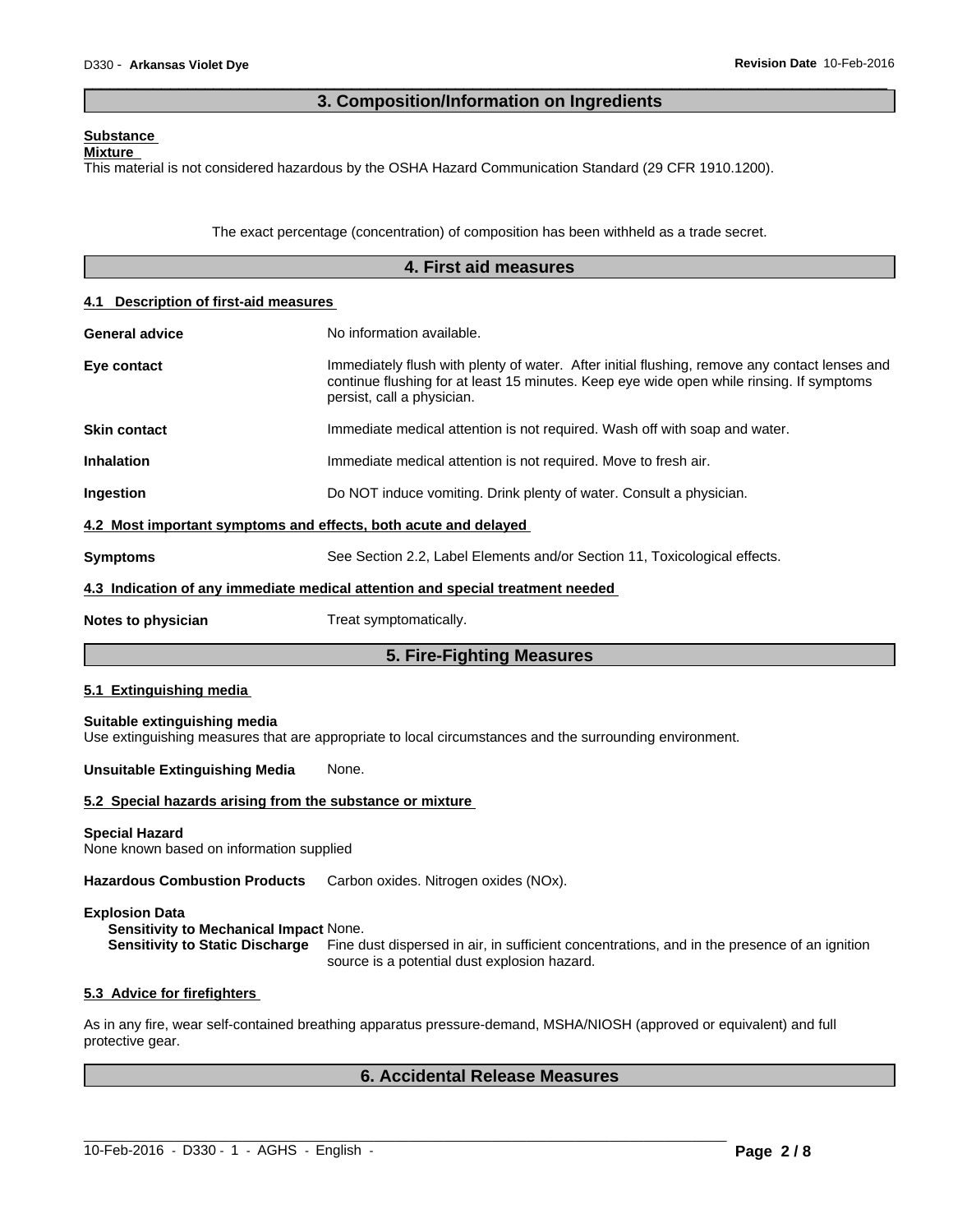#### **6.1 Personal precautions, protective equipment and emergency procedures**

Ensure adequate ventilation, especially in confined areas. Use personal protective equipment.

#### **6.2 Environmental precautions**

Dust deposits should not be allowed to accumulate on surfaces as these may form an explosive mixture if they are released into the atmosphere in sufficient concentration. Avoid dispersal of dust in the air (i.e., cleaning dusty surfaces with compressed air). Nonsparking tools should be used. Prevent product from entering drains.

 $\overline{\phantom{a}}$  ,  $\overline{\phantom{a}}$  ,  $\overline{\phantom{a}}$  ,  $\overline{\phantom{a}}$  ,  $\overline{\phantom{a}}$  ,  $\overline{\phantom{a}}$  ,  $\overline{\phantom{a}}$  ,  $\overline{\phantom{a}}$  ,  $\overline{\phantom{a}}$  ,  $\overline{\phantom{a}}$  ,  $\overline{\phantom{a}}$  ,  $\overline{\phantom{a}}$  ,  $\overline{\phantom{a}}$  ,  $\overline{\phantom{a}}$  ,  $\overline{\phantom{a}}$  ,  $\overline{\phantom{a}}$ 

### **6.3 Methods and materials for containment and cleaning up**

| <b>Methods for Containment</b> | Prevent dust cloud. Cover powder spill with plastic sheet or tarp to minimize spreading.                                                                                                                                                                                                                                                                                                |
|--------------------------------|-----------------------------------------------------------------------------------------------------------------------------------------------------------------------------------------------------------------------------------------------------------------------------------------------------------------------------------------------------------------------------------------|
| Methods for cleaning up        | Avoid dust formation. Take precautionary measures against static discharges. Do not dry<br>sweep dust. Wet dust with water before sweeping or use a vacuum to collect dust. Use<br>personal protective equipment. Take up mechanically and collect in suitable container for<br>disposal. Prevent product from entering drains. Keep in suitable and closed containers for<br>disposal. |
|                                |                                                                                                                                                                                                                                                                                                                                                                                         |

**7. Handling and storage**

| 7.1 Precautions for safe handling                                |                                                                                                                                                            |
|------------------------------------------------------------------|------------------------------------------------------------------------------------------------------------------------------------------------------------|
| Advice on safe handling                                          | Avoid dust formation. Take precautionary measures against static discharges. Fine dust<br>dispersed in air may ignite. Wear personal protective equipment. |
| <b>Hygiene measures</b>                                          | Handle in accordance with good industrial hygiene and safety practice.                                                                                     |
| 7.2 Conditions for safe storage, including any incompatibilities |                                                                                                                                                            |
| <b>Storage Conditions</b>                                        | Keep tightly closed in a dry and cool place.                                                                                                               |
| <b>Materials to Avoid</b>                                        | No materials to be especially mentioned.                                                                                                                   |

### **8. Exposure controls/personal protection**

#### **8.1 Exposure Guidelines**

#### **8.2 Appropriate engineering controls**

| <b>Engineering Measures</b>   | <b>Showers</b><br>Eyewash stations<br>Ventilation systems.                                                     |
|-------------------------------|----------------------------------------------------------------------------------------------------------------|
|                               | 8.3 Individual protection measures, such as personal protective equipment                                      |
| <b>Eve/Face Protection</b>    | Safety glasses with side-shields.                                                                              |
| Skin and body protection      | Wear chemical resistant footwear and clothing such as gloves, an apron or a whole body<br>suit as appropriate. |
| <b>Respiratory protection</b> | . NIOSH/MSHA approved respiratory protection should be worn if exposure is anticipated.                        |
| <b>Hygiene measures</b>       | See section 7 for more information                                                                             |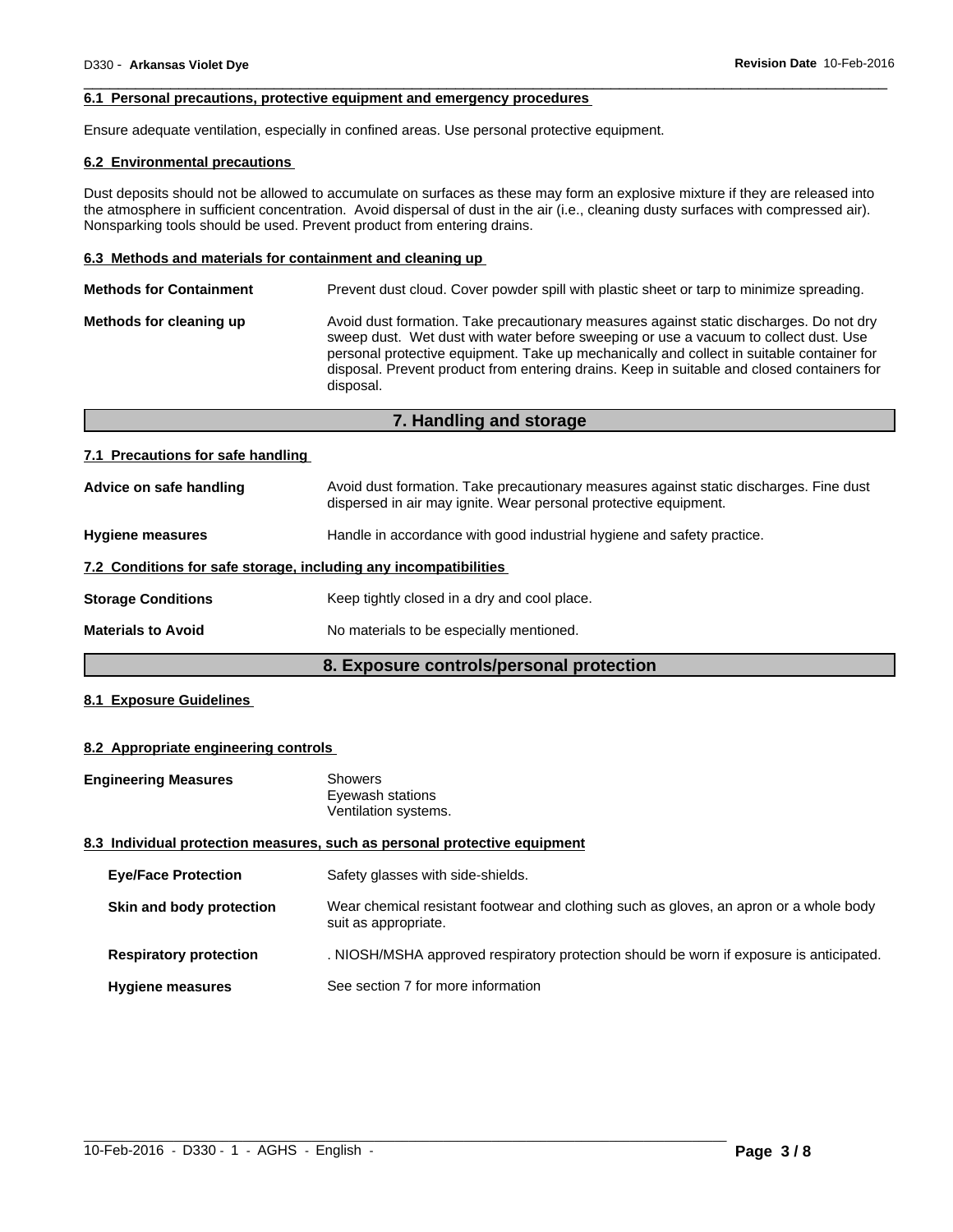### **9. Physical and chemical properties**

 $\overline{\phantom{a}}$  ,  $\overline{\phantom{a}}$  ,  $\overline{\phantom{a}}$  ,  $\overline{\phantom{a}}$  ,  $\overline{\phantom{a}}$  ,  $\overline{\phantom{a}}$  ,  $\overline{\phantom{a}}$  ,  $\overline{\phantom{a}}$  ,  $\overline{\phantom{a}}$  ,  $\overline{\phantom{a}}$  ,  $\overline{\phantom{a}}$  ,  $\overline{\phantom{a}}$  ,  $\overline{\phantom{a}}$  ,  $\overline{\phantom{a}}$  ,  $\overline{\phantom{a}}$  ,  $\overline{\phantom{a}}$ 

### **9.1 Information on basic physical and chemical properties**

| <b>Physical state</b>             | Solid                    |                          |
|-----------------------------------|--------------------------|--------------------------|
| Appearance                        | Powder                   |                          |
| Color                             | Red-violet               |                          |
| Odor                              | Mild                     |                          |
| <b>Odor Threshold</b>             | No information available |                          |
| <b>Property</b>                   | <b>Values</b>            | <b>Remarks • Methods</b> |
| pН                                |                          | No information available |
| <b>Melting/freezing point</b>     |                          | No information available |
| Boiling point/boiling range       |                          | No information available |
| <b>Flash Point</b>                |                          | No information available |
| <b>Evaporation rate</b>           |                          | No information available |
| Flammability (solid, gas)         |                          | No information available |
| <b>Flammability Limits in Air</b> |                          |                          |
| upper flammability limit          |                          | No information available |
| lower flammability limit          |                          | No information available |
| Vapor pressure                    |                          | No information available |
| Vapor density                     |                          | No information available |
| <b>Specific Gravity</b>           |                          | No information available |
| <b>Water solubility</b>           | Insoluble in water       |                          |
| Solubility in other solvents      |                          | No information available |
| <b>Partition coefficient</b>      |                          | No information available |
| <b>Autoignition temperature</b>   |                          | No information available |
| <b>Decomposition temperature</b>  |                          | No information available |
| <b>Viscosity, kinematic</b>       |                          | No information available |
| Viscosity, dynamic                |                          | No information available |
|                                   |                          | No information available |
| <b>Explosive properties</b>       |                          | No information available |
| <b>Oxidizing Properties</b>       |                          |                          |
|                                   |                          |                          |

#### **9.2 Other information Volatile organic compounds (VOC)** None **content**

### **10. Stability and Reactivity**

 $\_$  ,  $\_$  ,  $\_$  ,  $\_$  ,  $\_$  ,  $\_$  ,  $\_$  ,  $\_$  ,  $\_$  ,  $\_$  ,  $\_$  ,  $\_$  ,  $\_$  ,  $\_$  ,  $\_$  ,  $\_$  ,  $\_$  ,  $\_$  ,  $\_$  ,  $\_$  ,  $\_$  ,  $\_$  ,  $\_$  ,  $\_$  ,  $\_$  ,  $\_$  ,  $\_$  ,  $\_$  ,  $\_$  ,  $\_$  ,  $\_$  ,  $\_$  ,  $\_$  ,  $\_$  ,  $\_$  ,  $\_$  ,  $\_$  ,

#### **10.1 Reactivity**

No dangerous reaction known under conditions of normal use

### **10.2 Chemical stability**

Stable

### **10.3 Possibility of hazardous reactions**

None under normal processing.

#### **10.4 Conditions to Avoid**

Dust formation. Take precautionary measures against static discharges.

#### **10.5 Incompatible Materials**

None known based on information supplied.

#### **10.6 Hazardous Decomposition Products**

None known based on information supplied.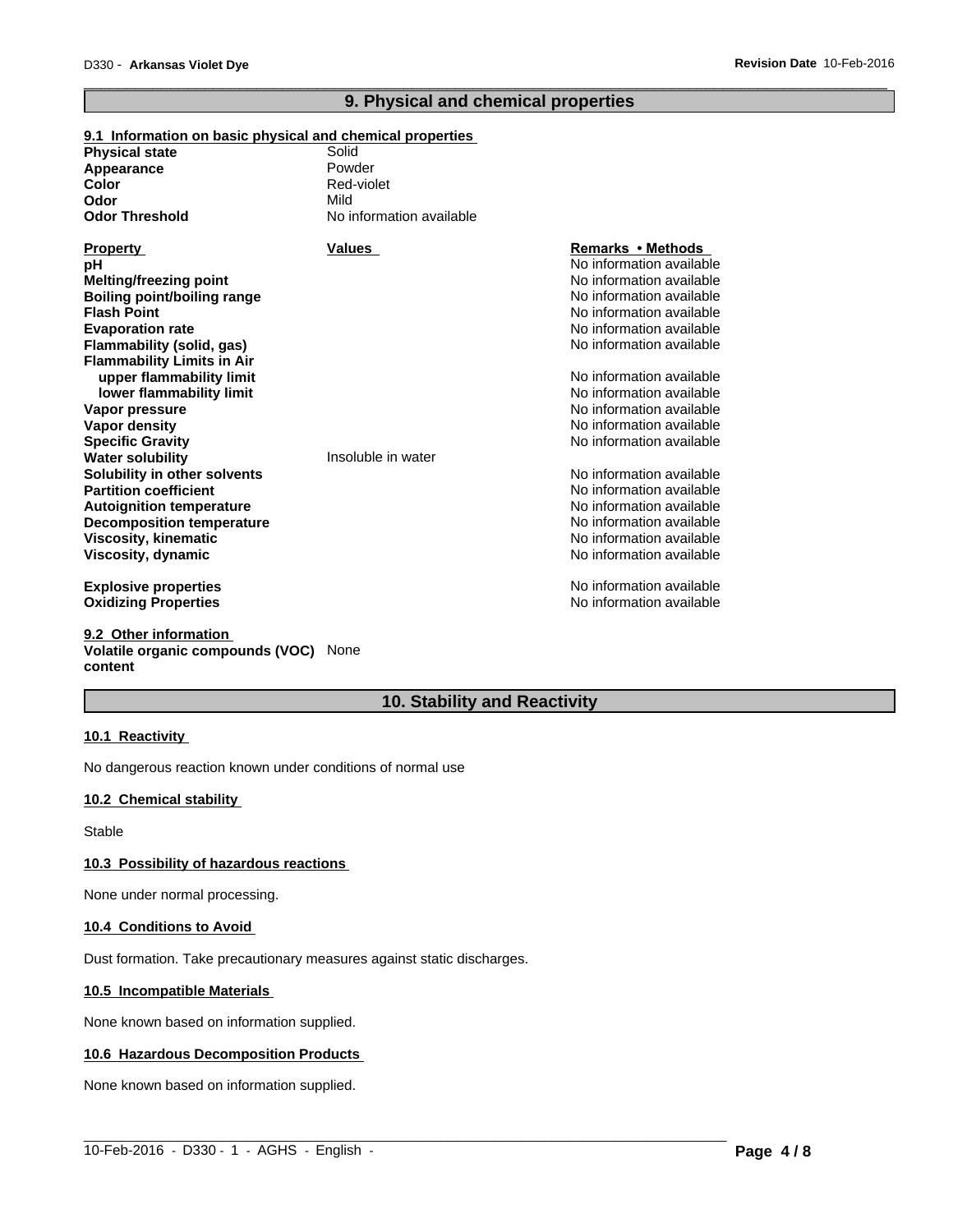### **11. Toxicological information**

 $\_$  ,  $\_$  ,  $\_$  ,  $\_$  ,  $\_$  ,  $\_$  ,  $\_$  ,  $\_$  ,  $\_$  ,  $\_$  ,  $\_$  ,  $\_$  ,  $\_$  ,  $\_$  ,  $\_$  ,  $\_$  ,  $\_$  ,  $\_$  ,  $\_$  ,  $\_$  ,  $\_$  ,  $\_$  ,  $\_$  ,  $\_$  ,  $\_$  ,  $\_$  ,  $\_$  ,  $\_$  ,  $\_$  ,  $\_$  ,  $\_$  ,  $\_$  ,  $\_$  ,  $\_$  ,  $\_$  ,  $\_$  ,  $\_$  ,

 $\overline{\phantom{a}}$  ,  $\overline{\phantom{a}}$  ,  $\overline{\phantom{a}}$  ,  $\overline{\phantom{a}}$  ,  $\overline{\phantom{a}}$  ,  $\overline{\phantom{a}}$  ,  $\overline{\phantom{a}}$  ,  $\overline{\phantom{a}}$  ,  $\overline{\phantom{a}}$  ,  $\overline{\phantom{a}}$  ,  $\overline{\phantom{a}}$  ,  $\overline{\phantom{a}}$  ,  $\overline{\phantom{a}}$  ,  $\overline{\phantom{a}}$  ,  $\overline{\phantom{a}}$  ,  $\overline{\phantom{a}}$ 

#### **11.1 Acute toxicity**

#### **Numerical measures of toxicity: Product Information**

**Unknown Acute Toxicity** 100% of the mixture consists of ingredient(s) of unknown toxicity

**Numerical measures of toxicity: Component Information**

**11.2 Information on toxicological effects** 

**Skin corrosion/irritation** Product Information • Not a dermal irritant Component Information • No information available

#### **Eye damage/irritation**

Product Information • May cause eye irritation Component Information • No information available

**Respiratory or skin sensitization**

Product Information • No information available Component Information • No information available

#### **Germ cell mutagenicity**

Product Information • No information available Component Information • No information available

### **Carcinogenicity**

Product Information • Contains no ingredient listed as a carcinogen Component Information • No information available

#### **Reproductive toxicity**

Product Information • No information available Component Information • No information available

### **STOT - single exposure**

No information available

### **STOT - repeated exposure**

No information available • No known effect

**Other adverse effects** Product Information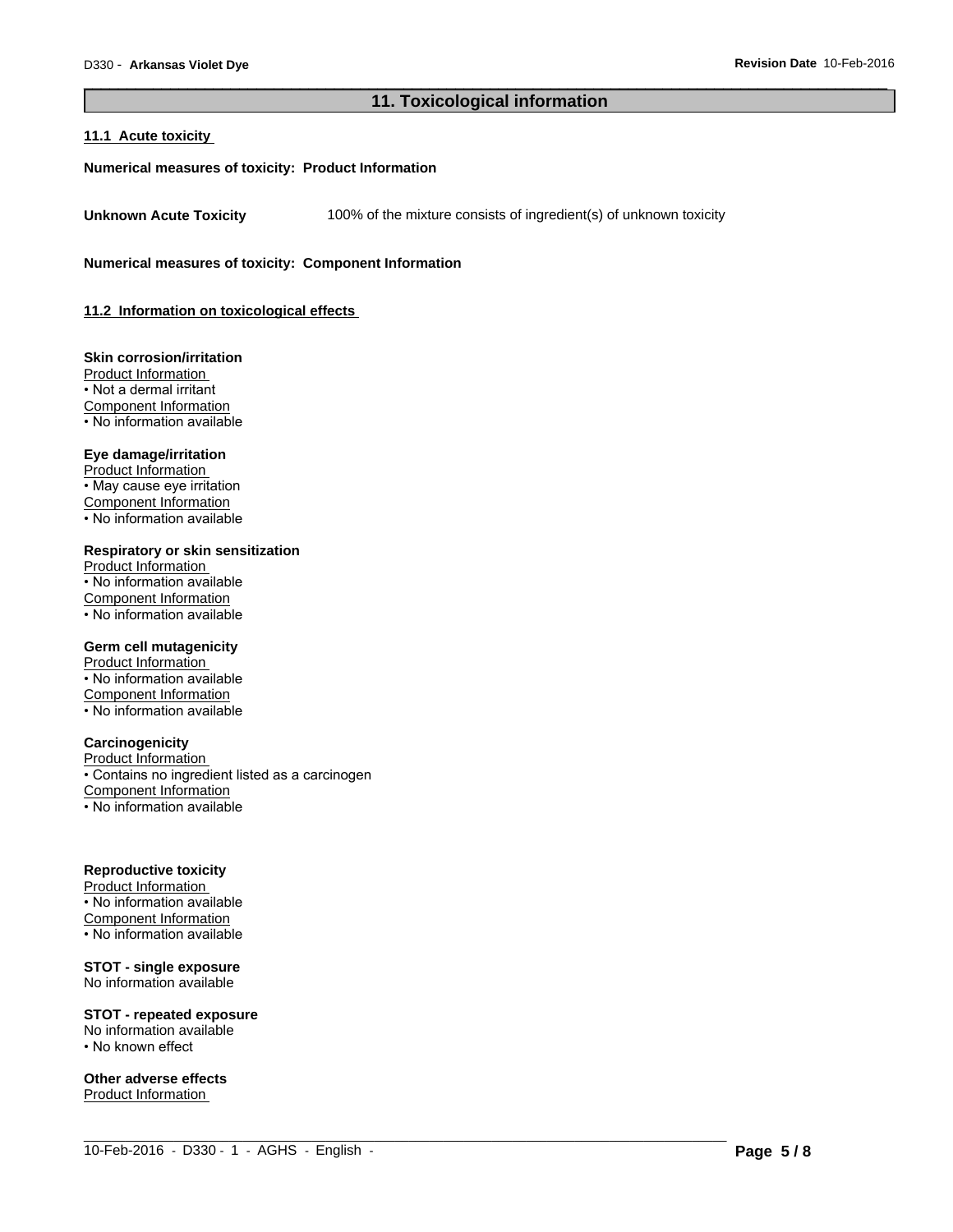### • No information available Component Information

• No information available

#### **Aspiration hazard**

**Product Information** 

• No information available

Component Information

• No information available

### **12. Ecological information**

 $\overline{\phantom{a}}$  ,  $\overline{\phantom{a}}$  ,  $\overline{\phantom{a}}$  ,  $\overline{\phantom{a}}$  ,  $\overline{\phantom{a}}$  ,  $\overline{\phantom{a}}$  ,  $\overline{\phantom{a}}$  ,  $\overline{\phantom{a}}$  ,  $\overline{\phantom{a}}$  ,  $\overline{\phantom{a}}$  ,  $\overline{\phantom{a}}$  ,  $\overline{\phantom{a}}$  ,  $\overline{\phantom{a}}$  ,  $\overline{\phantom{a}}$  ,  $\overline{\phantom{a}}$  ,  $\overline{\phantom{a}}$ 

### **12.1 Toxicity**

**Ecotoxicity No information available** 

100 % of the mixture consists of components(s) of unknown hazards to the aquatic environment

#### **Ecotoxicity effects**

#### **12.2 Persistence and degradability**

No information available.

#### **12.3 Bioaccumulative potential**

Discharge into the environment must be avoided

#### **12.4 Mobility in soil**

No information available.

#### **12.5 Other adverse effects**

No information available

### **13. Disposal Considerations**

#### **13.1 Waste treatment methods**

Dispose of in accordance with federal, state, and local regulations.

### **14. Transport Information**

| <b>DOT</b>  | Not regulated |
|-------------|---------------|
| <b>MEX</b>  | Not regulated |
| <b>IMDG</b> | Not regulated |
| <b>IATA</b> | Not regulated |

### **15. Regulatory information**

| 15.1 International Inventories |
|--------------------------------|
|                                |

| TSCA                 | Complies |  |
|----------------------|----------|--|
| DSL                  | Complies |  |
| <b>EINECS/ELINCS</b> | Complies |  |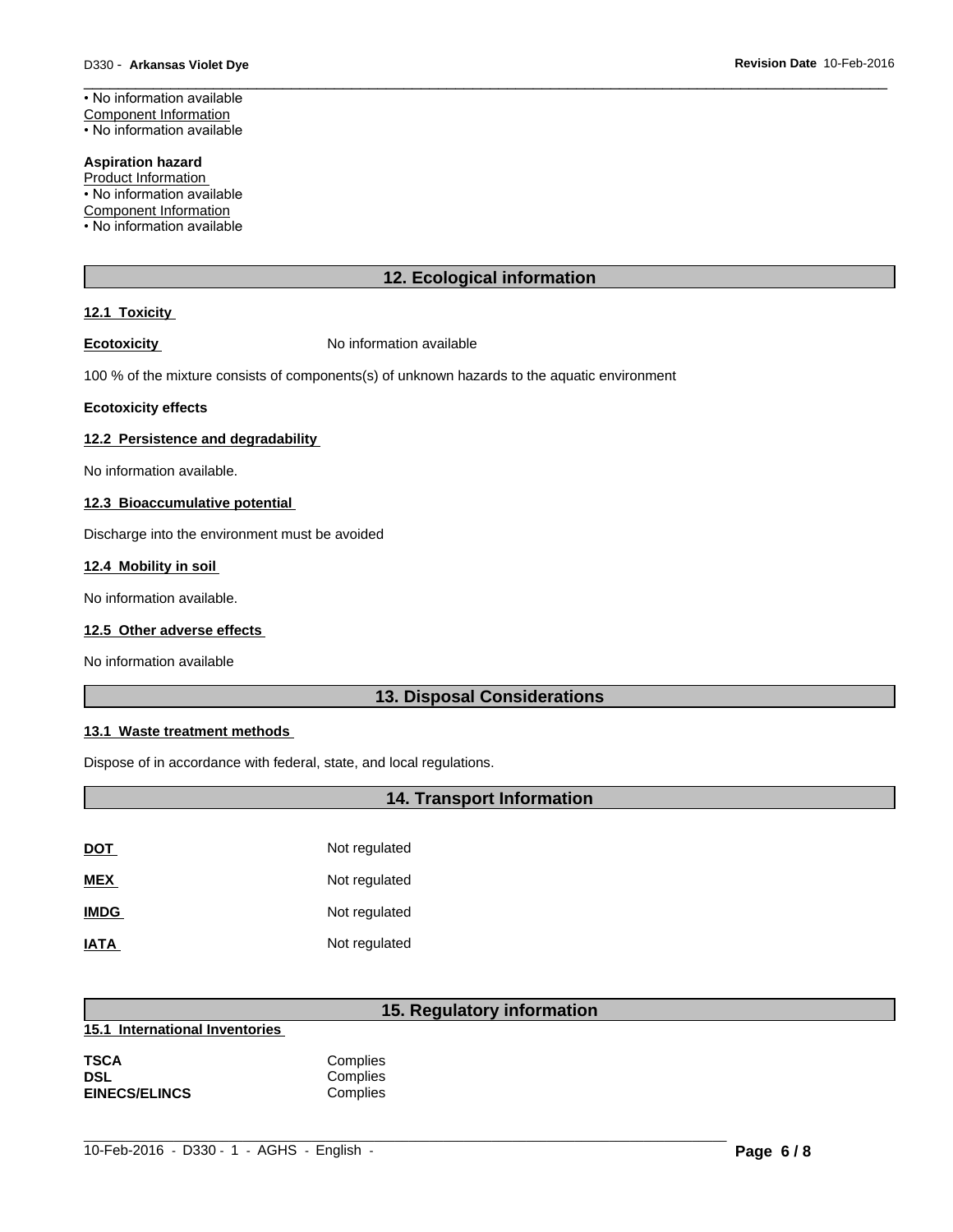| <b>ENCS</b>  | Complies                 |  |
|--------------|--------------------------|--|
| <b>IECSC</b> | Complies                 |  |
| <b>KECL</b>  | Complies                 |  |
| <b>PICCS</b> | Complies                 |  |
| <b>AICS</b>  | Complies                 |  |
| <b>NZIoC</b> | $\overline{\phantom{0}}$ |  |

**TSCA** - United States Toxic Substances Control Act Section 8(b) Inventory

**DSL** - Canadian Domestic Substances List

**EINECS/ELINCS** - European Inventory of Existing Chemical Substances/European List of Notified Chemical Substances

**PICCS** - Philippines Inventory of Chemicals and Chemical Substances

**ENCS** - Japan Existing and New Chemical Substances

**IECSC** - China Inventory of Existing Chemical Substances

**KECL** - Korean Existing and Evaluated Chemical Substances

**PICCS** - Philippines Inventory of Chemicals and Chemical Substances

**AICS** - Australian Inventory of Chemical Substances

**NZIoC** - New Zealand Inventory of Chemicals

#### **15.2 U.S. Federal Regulations**

#### **SARA 313**

Section 313 of Title III of the Superfund Amendments and Reauthorization Act of 1986 (SARA). This product does not contain any chemicals which are subject to the reporting requirements of the Act and Title 40 of the Code of Federal Regulations, Part 372

#### **15.3 Pesticide Information**

Not applicable

### **15.4 U.S. State Regulations**

### **California Proposition 65**

This product does not contain any Proposition 65 chemicals

| <b>16. Other information</b>     |                                                                                             |                                          |                          |                                           |
|----------------------------------|---------------------------------------------------------------------------------------------|------------------------------------------|--------------------------|-------------------------------------------|
| NFPA                             | <b>Health Hazard -</b>                                                                      | Flammability -                           | Instability -            | <b>Physical and chemical</b><br>hazards - |
| HMIS                             | <b>Health Hazard 1</b>                                                                      | <b>Flammability 1</b>                    | <b>Physical Hazard 0</b> | Personal protection X                     |
| Legend:                          |                                                                                             |                                          |                          |                                           |
|                                  | ACGIH (American Conference of Governmental Industrial Hygienists)                           |                                          |                          |                                           |
| Ceiling (C)                      |                                                                                             |                                          |                          |                                           |
|                                  | DOT (Department of Transportation)                                                          |                                          |                          |                                           |
|                                  | EPA (Environmental Protection Agency)<br>IARC (International Agency for Research on Cancer) |                                          |                          |                                           |
|                                  | International Air Transport Association (IATA)                                              |                                          |                          |                                           |
|                                  | International Maritime Dangerous Goods (IMDG)                                               |                                          |                          |                                           |
|                                  | NIOSH (National Institute for Occupational Safety and Health)                               |                                          |                          |                                           |
|                                  | NTP (National Toxicology Program)                                                           |                                          |                          |                                           |
|                                  | OSHA (Occupational Safety and Health Administration of the US Department of Labor)          |                                          |                          |                                           |
| PEL (Permissible Exposure Limit) |                                                                                             |                                          |                          |                                           |
| <b>Reportable Quantity (RQ)</b>  |                                                                                             |                                          |                          |                                           |
| Skin designation (S*)            |                                                                                             |                                          |                          |                                           |
| STEL (Short Term Exposure Limit) |                                                                                             |                                          |                          |                                           |
| TLV® (Threshold Limit Value)     |                                                                                             |                                          |                          |                                           |
| TWA (time-weighted average)      |                                                                                             |                                          |                          |                                           |
| <b>Prepared By</b>               |                                                                                             | DayGlo Color Corp.                       |                          |                                           |
| <b>Revision Date</b>             | 10-Feb-2016                                                                                 | <b>Regulatory Affairs/Product Safety</b> |                          |                                           |
| <b>Revision Note</b>             |                                                                                             |                                          |                          |                                           |
|                                  |                                                                                             |                                          |                          |                                           |

 $\_$  ,  $\_$  ,  $\_$  ,  $\_$  ,  $\_$  ,  $\_$  ,  $\_$  ,  $\_$  ,  $\_$  ,  $\_$  ,  $\_$  ,  $\_$  ,  $\_$  ,  $\_$  ,  $\_$  ,  $\_$  ,  $\_$  ,  $\_$  ,  $\_$  ,  $\_$  ,  $\_$  ,  $\_$  ,  $\_$  ,  $\_$  ,  $\_$  ,  $\_$  ,  $\_$  ,  $\_$  ,  $\_$  ,  $\_$  ,  $\_$  ,  $\_$  ,  $\_$  ,  $\_$  ,  $\_$  ,  $\_$  ,  $\_$  ,

No information available